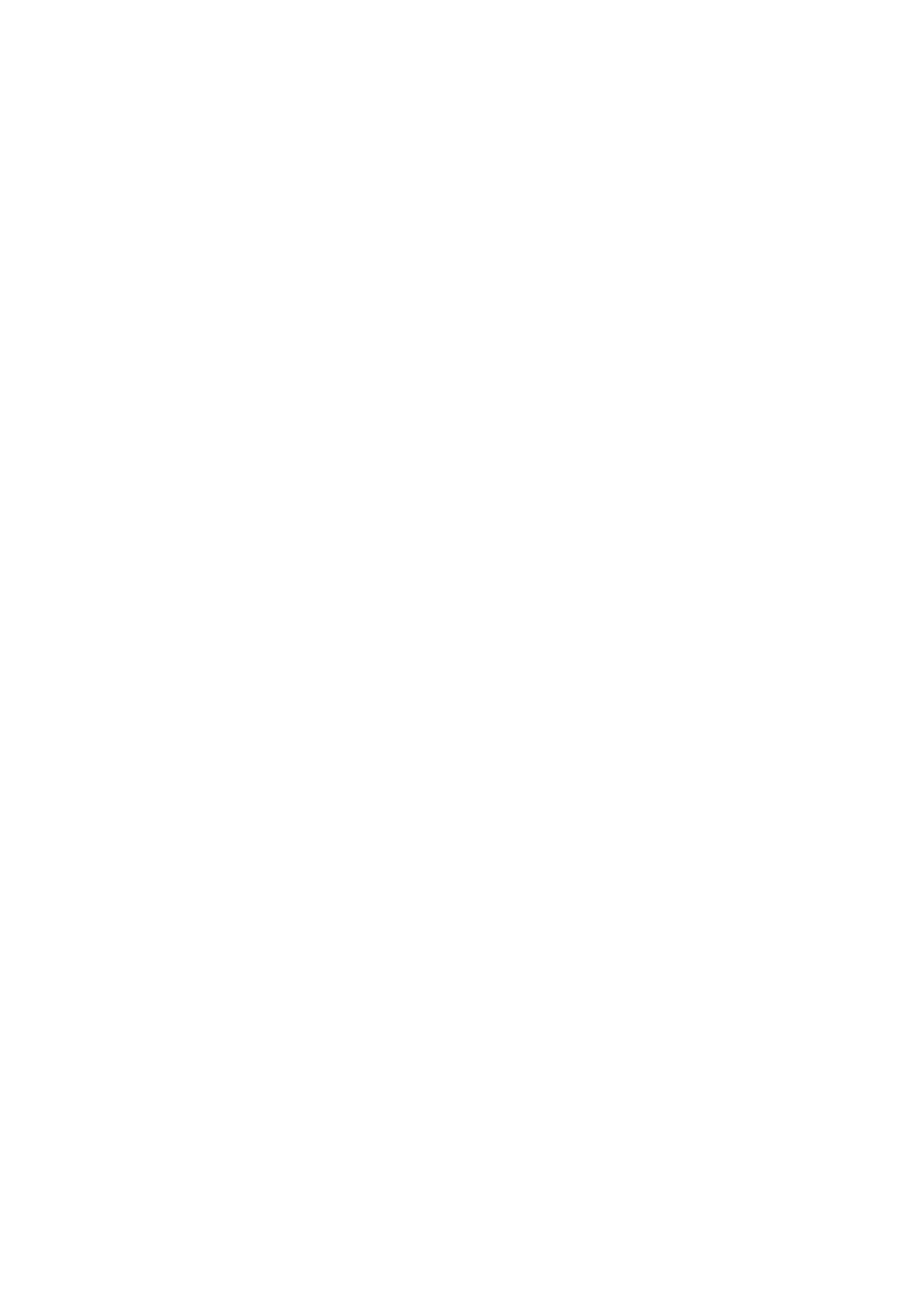# **Table of Contents**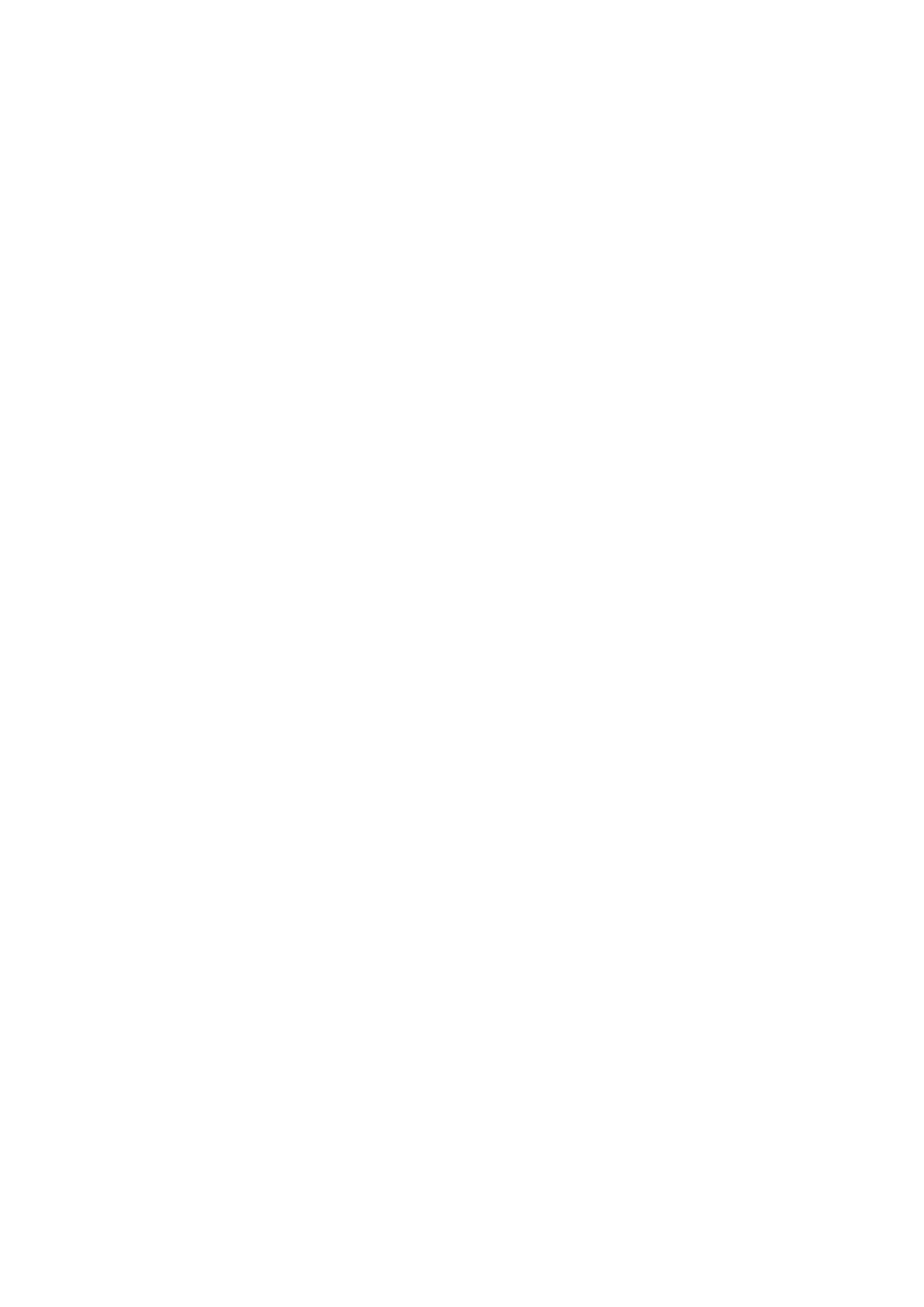## **1 Introduction and Purpose of Amendment**

The purpose of proposed '*Amendment No. 2*' is to give effect to the provisions of the Vacant Site Levy and related matters as required by the Urban Regeneration and Housing Act, 2015.

Section 10 of the Planning and Development Act 2000 ‐ 2017, deals with the mandatory objectives which must be contained within a Development Plan. As part of the Urban Regeneration and Housing Act 2015, Section 10(2)(h) of the Planning and Development Act 2000 has been further expanded. Previously, this objective sought the '*development and renewal of areas in need of regeneration*'. For the purposes of supporting the provisions relating to the Vacant Site Levy, this mandatory objective shall in future seek:

'*the development and renewal of areas, identified having regard to the core strategy, hat are in need of regeneration, in order to prevent:*

- *(i) adverse effects on existing amenities in such areas, in particular as a result of the ruinous or neglected condition of any land,*
- *(ii) urban blight or decay,*
- *(iii) anti‐social behaviour or*
- *(iv) a shortage of habitable houses or of land suitable for residential use or a mixture of residential and other uses*

This section of the Planning Act, as amended, now requires the revised mandatory objective to be included in the Leitrim County Development Plan 2015‐2021 to support urban regeneration and to ensure that there is no shortage in the supply of residentially zoned lands occurring during the life of the Plan. As there in no review of the existing County Development Plan scheduled before February 2019 at the earliest, the suggested mechanism to adhere to the new provisions of the legislation was through the amendment process.

A draft Variation (No. 1) to the Leitrim County Development Plan 2015‐2021 was prepared and was placed on public display concurrently with the proposed *'Amendment No. 2'* to the Carrick on Shannon Local Area Plan. As the land use zoning objectives which apply to Carrick on Shannon are contained within the Local Area Plan rather than in the County Development Plan, it was considered necessary to prepare an accompanying amendment to the Local Area Plan to give effect to the proposed Variation to the County Development Plan. *'Amendment No. 2'* identifies the specific land use zoning objectives within the town to which the provisions of the Vacant Site Levy may apply to.

The remainder of *'Amendment No. 2'* deals with the manner in which the Vacant Site Levy has been incorporated into the Written Statement of the Local Area Plan inclusive of amendments to the policy framework (policies and objectives) and narrative.

*'Amendment No.* 2' was made at the Leitrim County Council meeting on 8<sup>th</sup> May 2018 noting that the Variation to the County Development Plan 2015 ‐ 2021 (Variation No. 1) was also made at the same meeting. *'Amendment No. 2'* took effect 4 weeks from the date that it was made, namely Tuesday  $5<sup>th</sup>$  June 2018 (noting that the 4 weeks coincided with Monday 4<sup>th</sup> June which is a Bank Holiday).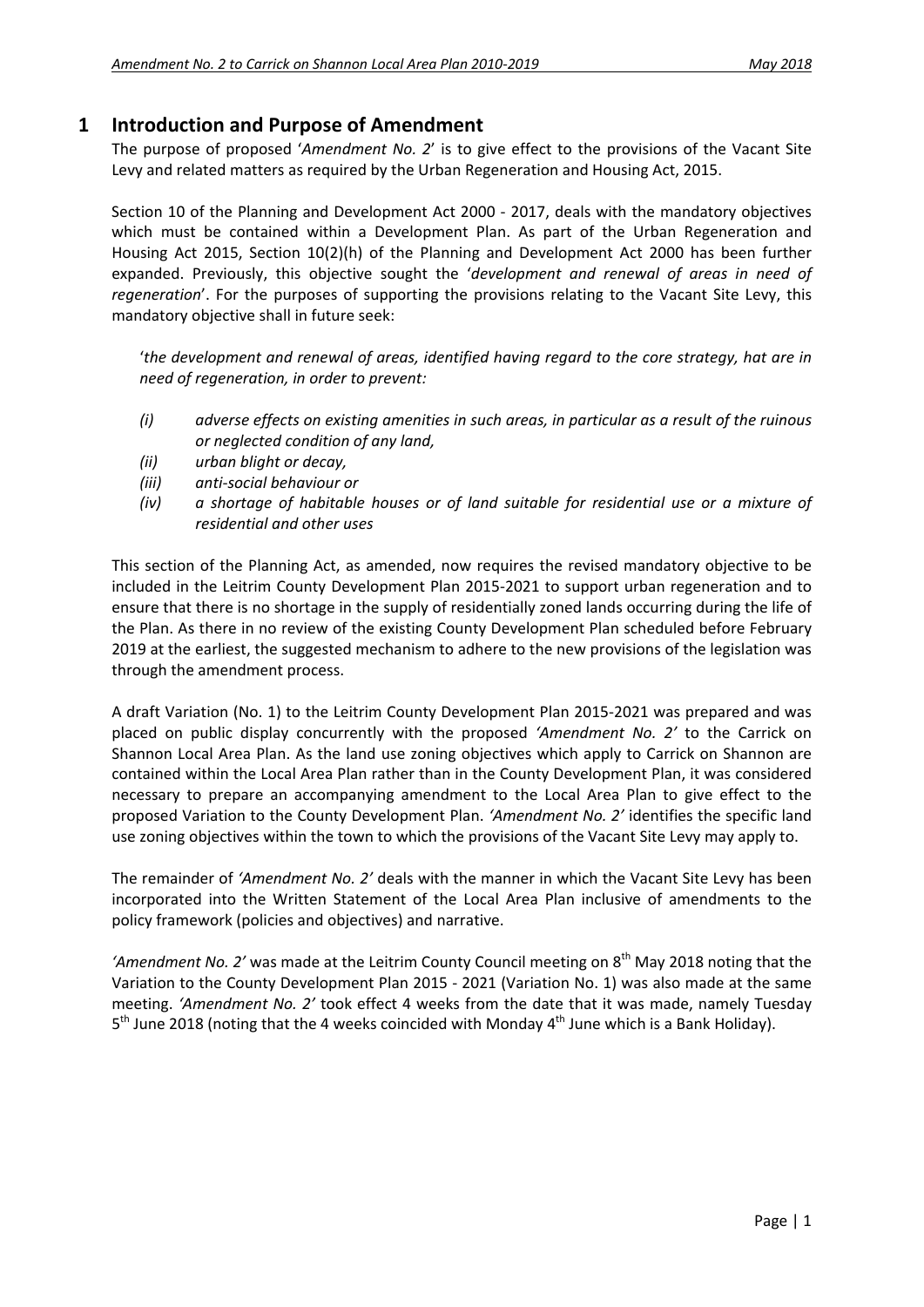# **2 Text of Amendment**

#### **Ref. LAP VT1**

Insert additional paragraph after  $1<sup>st</sup>$  paragraph in Section 2.03.02 'Settlement Strategy' as follows:

The County Development Plan 2015-2021 was adopted on  $12<sup>th</sup>$  January 2015 and took effect on 9<sup>th</sup> February 2015. This contained a Core Strategy for the period of the new plan. The household and population projections provided therein did not change from those provided in the varied County Development Plan which preceded it. It was not therefore considered necessary to amend the Settlement Strategy of this Local Area Plan following the adoption of the County Development Plan 2015‐2021.

#### **Ref. LAP VT2**

Insert additional paragraph at the end of Section 2.03.02 'Settlement Strategy' as follows:

Appropriate development in Carrick on Shannon will be encouraged and promoted through the development management process and other available tools and mechanisms, including the Vacant Site Levy as provided for under the Urban Regeneration and Housing Act, 2015.

#### **Ref. LAP VT3**

Include additional Policy 3.1j at the end of Section 2.03.01 '*Housing & Residential Policies*' as follows:

It is the Council's policy to examine and bring under review the adequacy of lands zoned for residential purposes in the context of meeting the demands for housing generally, including social and affordable housing. This will include a detailed examination of all suitably zoned residential and mixed use lands and where there is an identified demand for housing which is not being provided for to apply the provisions of the Vacant Site Levy through the provisions of the Urban Housing and Regeneration Act 2015.

#### **Ref. LAP VT4**

Include additional Section 2.4.04 '*Urban Regeneration and Renewal*' as follows:

The Council will have regard to the need to remove dereliction and obsolescence when considering applications for permission to redevelop restricted infill sites within the town centre. The Council previously had regard to and on occasion invoked the provisions of the Derelict Site Act 1990 to assist in the removal of dereliction with limited success. The Authority will encourage infill development to take place but will require that the development be sympathetic to the existing character of the area in terms of height, density, building line, roof pitches, materials used and window types.

The Urban Regeneration and Housing Act 2015 introduced the '*vacant site levy*' as a site activation measure, to ensure that vacant or underutilised land in urban areas is brought into beneficial use, while also ensuring that a more efficient return on State provided enabling infrastructure and helping to counter unsustainable urban sprawl. The vacant site levy can be imposed by Leitrim County Council under certain conditions in designated areas i.e. where sites remain vacant and site owners / developers fail to bring forward reasonable proposals without good reason for the development / reuse of such property in line with the provisions of the relevant Local Area Plan or County Development Plan. Leitrim County Council will implement the vacant site levy as provided for in the Urban Regeneration and Act 2015 and in accordance with the requirements set out in the Department's Circular Letter PL7/2016.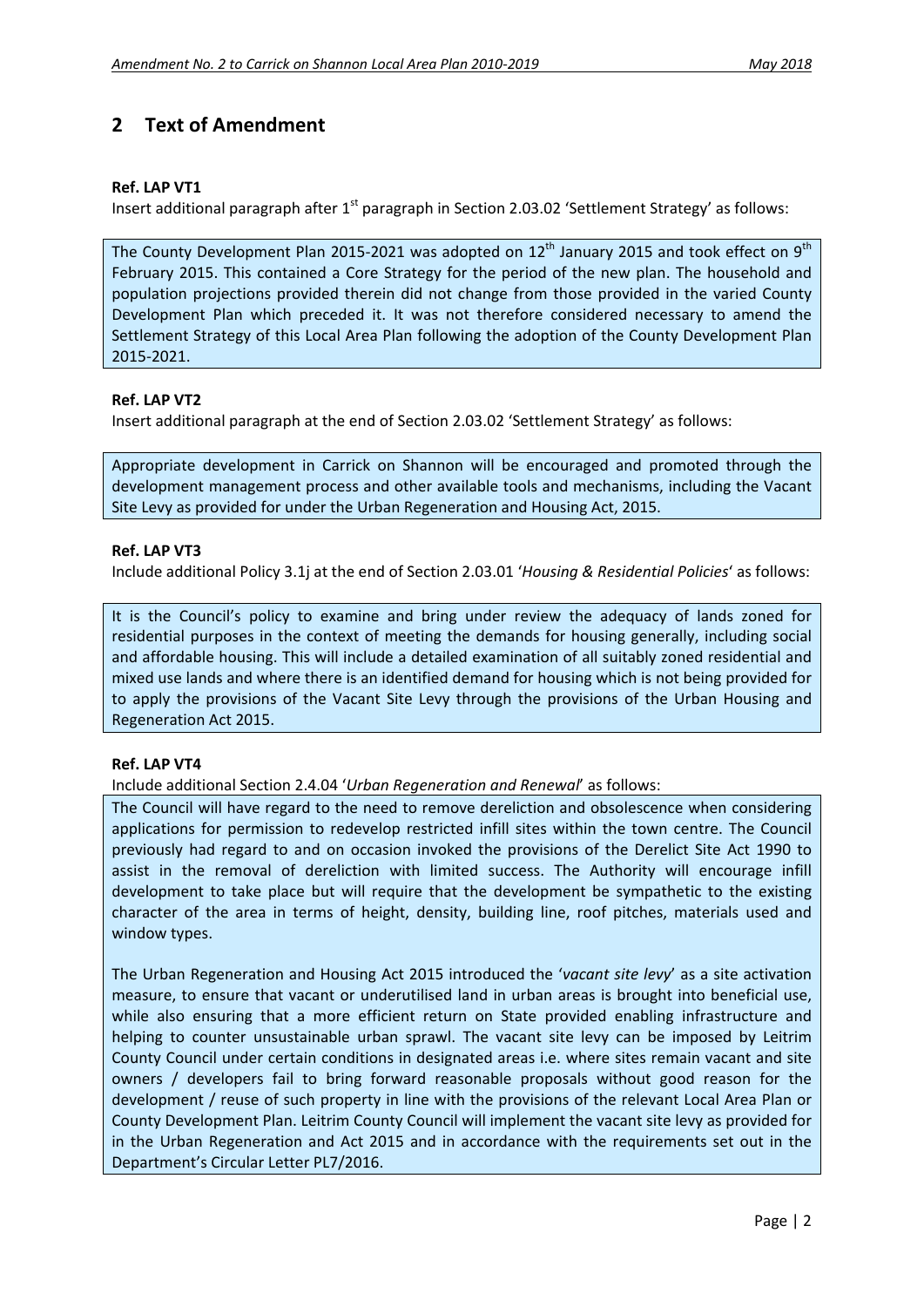#### **Ref. LAP VT5**

Include new Objective 4.3e in Section 2.4.05 '*Urban Regeneration and Renewal Objectives*' as follows:

It is an objective of the Council to seek the development, redevelopment, renewal or reuse of vacant sites, properties and areas in need of regeneration in specific locations in order to prevent:

- i) Adverse effects on existing amenities in such areas, in particular as a result of the ruinous or neglected condition of any land,
- ii) Urban blight or decay,
- iii) Anti‐social behaviour or
- iv) A shortage of habitable houses or of land suitable for residential use or a mixture of residential and other uses

The designated lands to which the provisions of the Urban Regeneration & Housing Act 2015 shall apply, namely that may be subject to the application of the Vacant Site Levy mechanism for the provision of housing and / or for regeneration and renewal, on lands identified with a Mixed Use, Commercial Town Expansion, Enterprise and Employment or Residential land use zoning objective,

The stated areas to which these land use zoning objectives apply to shall be examined to determine if there are sites present where the Vacant Site Levy shall apply in accordance with the definition of Vacant Sites as provided in the Urban Regeneration & Housing Act 2015.

## **3 Strategic Environmental Appraisal**

Strategic Environmental Assessment (SEA) is the formal, systematic evaluation of the likely significant environmental effects of implementing a plan or programme before the decision is made to adopt the plan or programme. The purpose is to "*provide for a high level of protection of the environment and to contribute to the integration of environmental considerations into the preparation of plans and programmes with a view to promoting sustainable development*." (European Directive 2001/42/EC).

The Planning Authority determined, using the screening criteria set out in Schedule 2A Planning & Development Regulations 2001 – 2018, the Department of Housing, Planning and Local Government SEA Guidelines and Annex 2 of Directive 2001/42/EC, that a Strategic Environmental Assessment was not required for the proposed draft Amendment to the Carrick on Shannon Local Area Plan 2010‐ 2019. No further modifications were made to the proposed draft Amendment following the publication consultation period and the proposed draft Amendment was made by the Elected Members as advertised. A copy of the SEA Screening Report and Determination accompanies this Amendment.

### **4 Appropriate Assessment Screening**

Article 6(3) of European Council Directive 92/43/EEC on the conservation of natural habitats and of wild fauna and flora (the Habitats Directive) requires competent authorities, in this case Leitrim County Council, to undertake an Appropriate Assessment (AA) of any plan or project not directly connected with or necessary to the management of a Natura 2000 site but likely to have a significant effect thereon, either individually or in combination with other plans or projects. The assessment